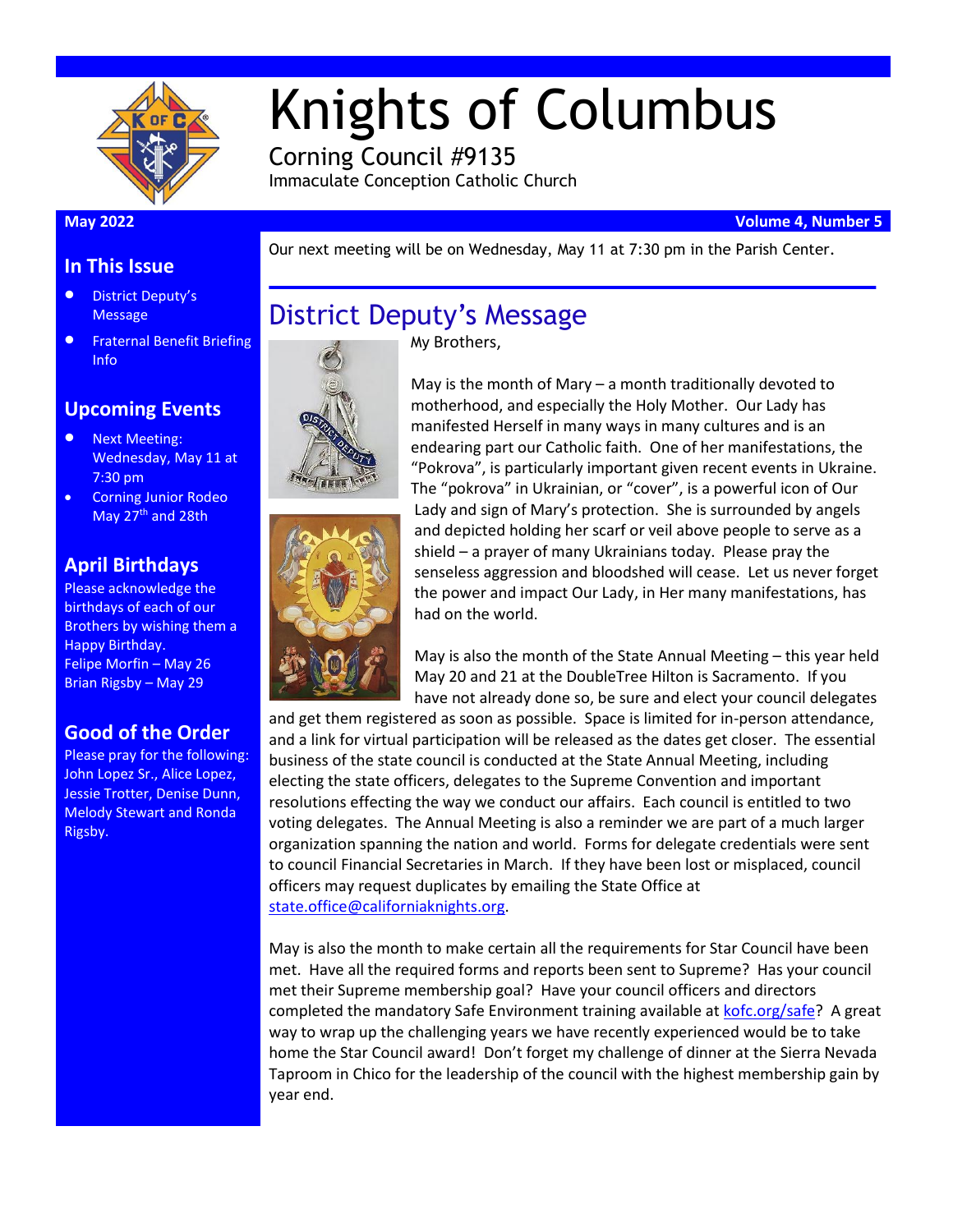A few of the councils in District 2 have yet to fully promote and participate in a Fraternal Benefits Night, which is also a requirement for Star Council. Another opportunity is coming up on May 16, 2022, with a statewide virtual fraternal benefit briefing featuring CPA Ed Slott, an expert financial planner, speaking on retirement planning. It is never too soon to plan for your financial future and that of your family. The seminar can be viewed on a computer,



tablet, or smartphone and requires pre-registering a[t https://tinyurl.com/SlottMay16](https://tinyurl.com/SlottMay16) (or by scanning the QR Code included with this article). In order to meet the requirement for Star council, it is important to publicize this opportunity within your council and parish (all Catholic men and their families are welcome to attend). For further information, see the flyer included elsewhere in this month's newsletter.

As always, thank you for your charity and service!

May God bless, Dave Abbott District Deputy 2 530-680-0401 dabbott79@gmail.com



#### **Prayer for the Canonization of Blessed Michael McGivney**

*Founder of the Knights of Columbus* 

God, our Father, protector of the poor and defender of the widow and orphan, you called your priest, Blessed Michael McGivney, to be an apostle of Christian family life and to lead the young to the generous service of their neighbor. Through the example of his life and virtue, may we follow your Son, Jesus Christ, more closely, fulfilling his commandment of charity and building u his Body which is the Church. Let

the inspiration of your servant prompt us to greater confidence in your love so that we may continue his work of caring for the needy and the outcast. We humbly ask that you glorify Blessed Michael McGivney on earth according to the design of your holy will. Through his intercession, grant the favor I now present *(here make your request).* Through Christ our Lord. Amen.

*Please report all favors received:*  The Father McGivney Guild 1 Columbus Plaza New Haven, CT 06510-3326 • USA www.fathermcgivney.org